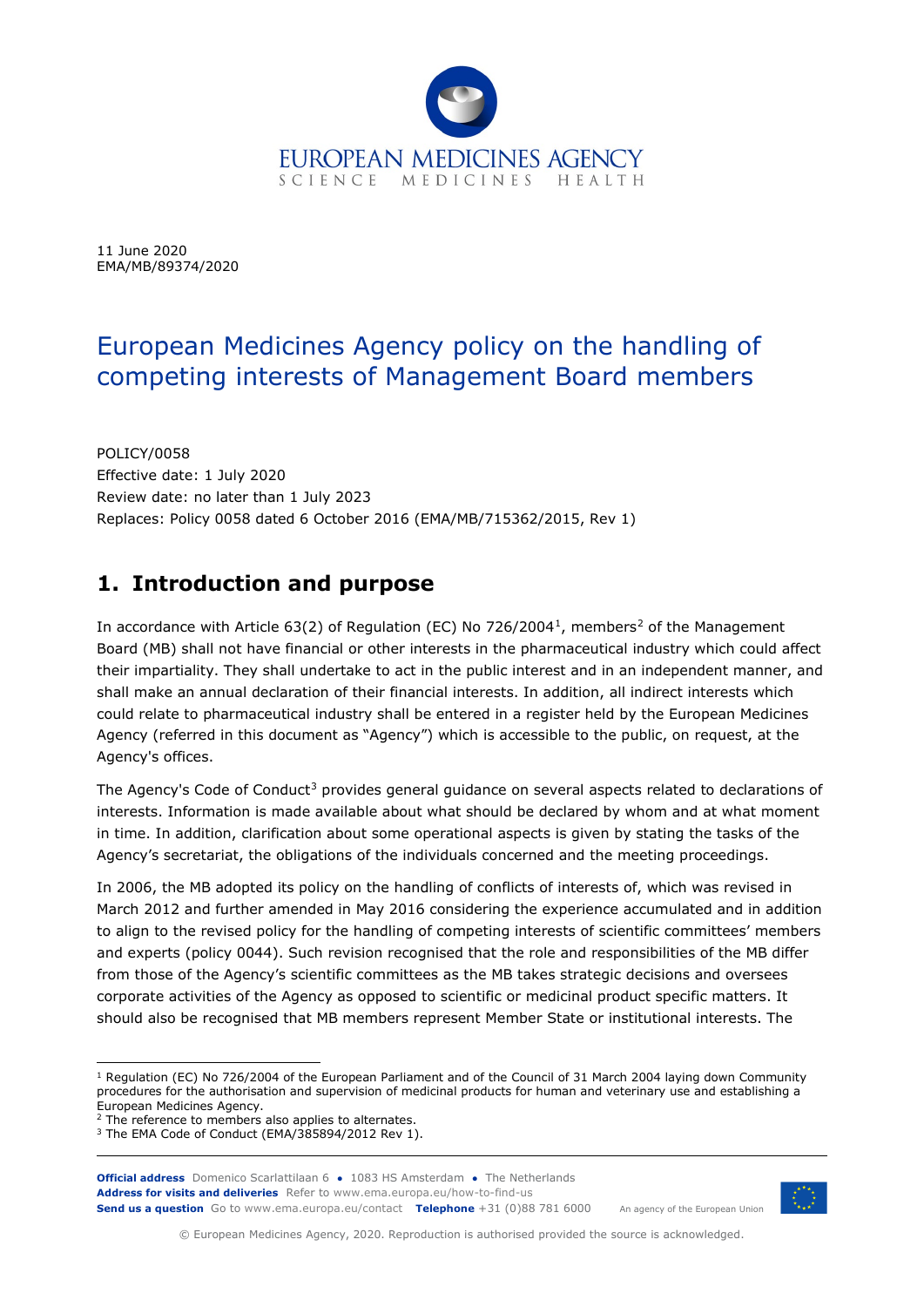current revision of the MB policy addresses the outcome of the 2016-2017 and 2018 -2019 Agency's annual reports of its independence policies and their state of implementation.

The policy shall be reviewed within 3 years or at an earlier stage if considered necessary.

# **2. Scope**

The scope of the policy relates to the handling of competing interests of MB members, alternates and observers[4](#page-1-0) involved in MB activities. This policy also applies to members of the MB sub-committees.

# **3. Definitions**

### *3.1. Direct versus indirect interests*

Taking into account the aforementioned EU legislation applicable to the Agency in the field of declarations of interests, two categories of interests are possible, i.e. direct and indirect interests.

The definitions which are set out in the policy on the handling of declarations of interests of scientific committees' members and experts also apply to this policy, and are included below:

- Direct interests in pharmaceutical industry are:
	- Employment with a pharmaceutical company
	- − Consultancy to a pharmaceutical company
	- − Strategic advisory role for a pharmaceutical company
	- − Financial interests in a pharmaceutical company
- Indirect interests in pharmaceutical industry are:
	- − Principal investigator for a pharmaceutical company
	- − Investigator for a pharmaceutical company
	- − Grant or other funding from a pharmaceutical company to an organisation/institution
	- − Close family member direct interest in a pharmaceutical company

Each of these interests is further defined below.

#### **3.1.1. Direct interests**

- **Employment with a pharmaceutical company** shall mean: any form of occupation, part-time or full-time, paid or unpaid, in a pharmaceutical company.
- **Consultancy to a pharmaceutical company** shall mean: any activity where the concerned MB member provides advice (including training on a one-to-one basis) to a pharmaceutical company regardless of contractual arrangements or any form of remuneration.

It should be noted that scientific advice provided by the National Competent Authority (NCA) of a Member State is not considered a consultancy activity.

• **Strategic advisory role for a pharmaceutical company** shall mean: any activity where the MB member is participating (with a right to vote/influence the outputs) in a(n) (scientific) advisory

<span id="page-1-0"></span><sup>4</sup> Observers are representatives from Iceland, Liechtenstein and Norway.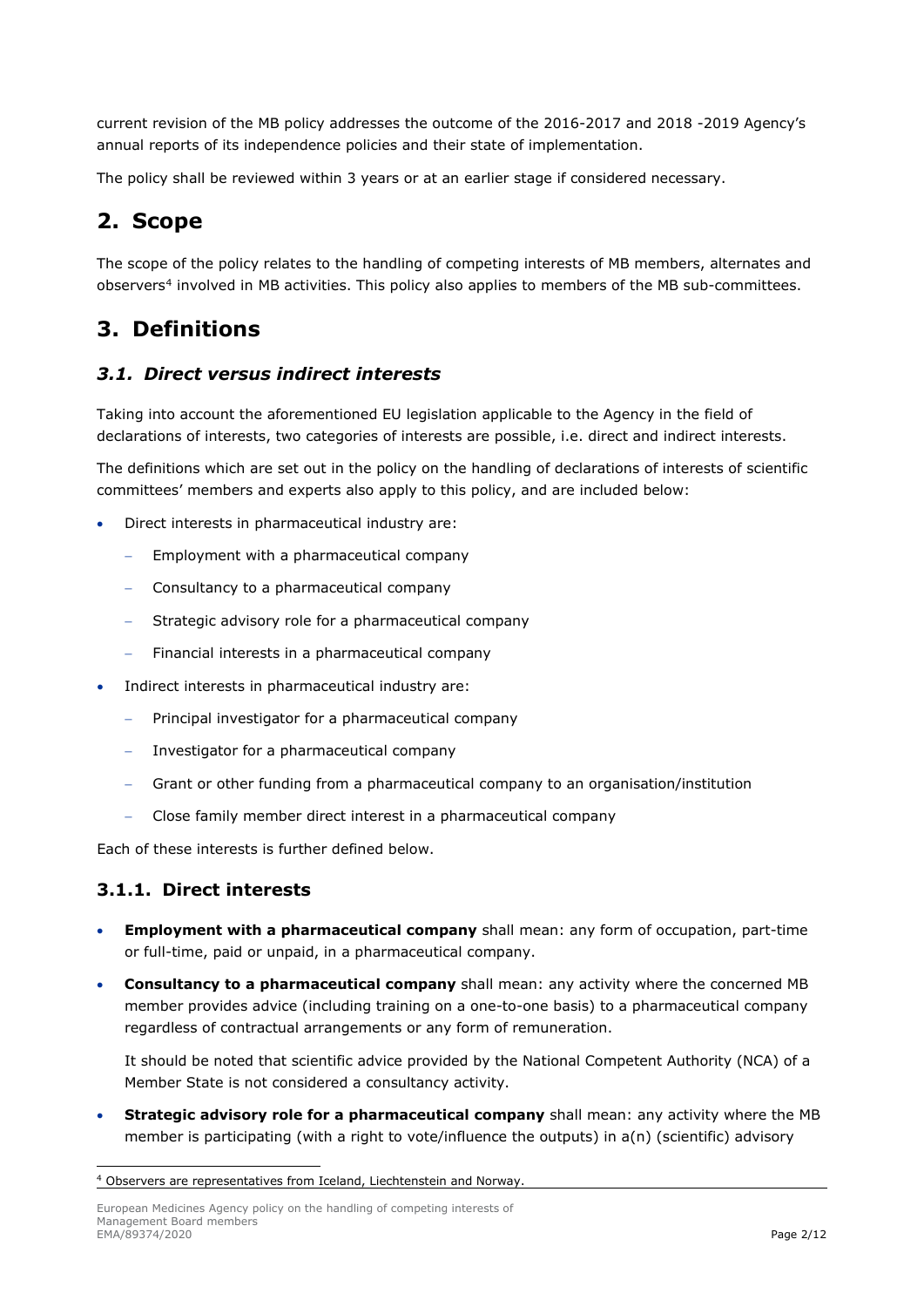board/steering committee with the role of providing advice/expressing opinions on the (future) strategy, direction and development activities of a pharmaceutical company, either in terms of general strategy or product related strategy, regardless of contractual arrangements or any form of remuneration.

It should be noted that:

- − Data monitoring committees (composed of independent external experts reviewing unblinded clinical trial data independently of the sponsor/pharmaceutical company) fall outside the scope of this definition. MB members participating in these fora are considered in the same way as principal investigators for a pharmaceutical company (for definition of principal investigator see below).
- Involvement of a MB member in research work for a pharmaceutical company is considered an indirect interest.
- **Financial interests** shall mean any economic stake in a pharmaceutical company including:
	- − Holding of stocks and shares, stock options, stock warrants, equities, bonds and or partnership interest in the capital of such pharmaceutical company. The holding of financial interests through an investment fund, pension fund and/or interests in non-nominal unit trusts or similar arrangements would not need to be declared provided that they are diversified (i.e. not exclusively based on the pharmaceutical sector) and they are independently managed (i.e. the individual has no influence on their financial management).
	- − Compensation, fees, honoraria, salaries, grant or other funding (including rents, sponsorships and fellowships) paid by a pharmaceutical company to the MB member in a personal capacity, other than payment for or reimbursement of expenses incurred with the research work or reimbursement of reasonable expenses directly related to a conference/seminar attendance (i.e. accommodation and travel costs).
	- − Intellectual property rights including patents, trademarks, know-how and/or copyrights relating to a medicinal product owned by the individual or of which the individual is directly a beneficiary.

## **3.1.2. Indirect interests**

- **Principal investigator** for a pharmaceutical company shall mean: an investigator with the responsibility for the coordination of investigators at different centres participating in a multicentre pharmaceutical company instigated/sponsored trial or the leading investigator of a monocentre pharmaceutical company instigated/sponsored trial, or the coordinating (principal) investigator signing the clinical study report<sup>[5](#page-2-0)</sup>.
- **Investigator** for a pharmaceutical company shall mean: an investigator involved in a clinical pharmaceutical company instigated/sponsored trial at a specific trial site which can be the responsible lead investigator of the trial at that specific site or a member of the clinical trial team who performs critical trial related procedures and makes important trial related decisions.
- **Grant or other funding to an organisation/institution** shall mean: any funding received from a pharmaceutical company by an organisation/institution to which the MB member belongs, or for which he/she performs any kind of activity, and which is used to support any activity of the MB member whether or not it is related to research work.

<span id="page-2-0"></span><sup>&</sup>lt;sup>5</sup> This definition does not include a national coordinating investigator in a multinational trial.

European Medicines Agency policy on the handling of competing interests of Management Board members<br>EMA/89374/2020 EMA/89374/2020 Page 3/12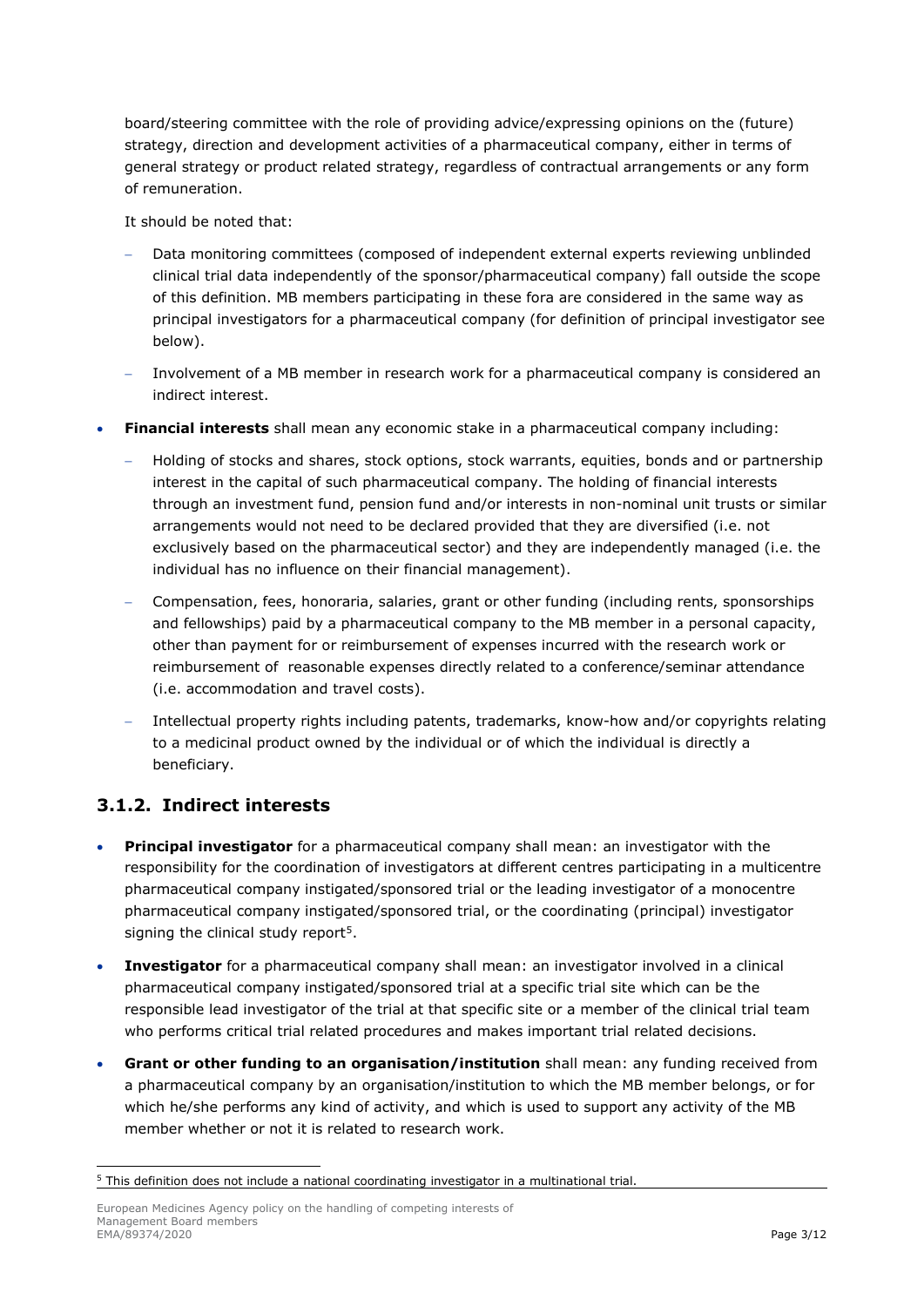## *3.2. Other definitions*

There are a number of other definitions, relevant to the Agency's policy:

- **Close family members** shall mean: first-line members of the family of the MB member (i.e. a spouse or a partner, children and parents). Partner shall mean: a natural person with whom the Management Board member is registered as having a stable non-marital partner legally by an EU member state or any competent authority of a member state, acknowledging their status as nonmarital partners.
- **Pharmaceutical company** shall mean: any legal or natural person whose focus is to research, develop, manufacture, maintain, market and/or distribute medicinal products. For the purpose of this policy, the definition includes companies to which activities relating to the research, development, manufacturing, maintenance, marketing and/or distribution of medicinal products (which might also be carried out in house) are outsourced on a contractual basis.

In this regard CROs or consultancy companies providing advice or services relating to the above activities, or to activities linked with marketing authorisation or other regulatory procedures (e.g. initial applications, variations) fall under the definition of a pharmaceutical company.

Legal or natural persons which do not fall within the scope of the above definition but (i) control (i.e. own a majority stake in, or otherwise exercise a significant influence in the decision-making processes of the relevant pharmaceutical company), (ii) are controlled by or (iii) are under common control of a pharmaceutical company, shall be considered as pharmaceutical companies for the purposes of this policy.

Independent researchers and research organisations including universities, hospitals and learned societies<sup>[6](#page-3-0)</sup>, are excluded from the scope of the present definition. However, any unit, department, section or entity within such organisation, that manufacturers medicinal products, including ATMPs under hospital exemption, or is a marketing authorisation applicant/holder, shall be considered as a pharmaceutical company for the purpose of this policy. Staff members of such units, sections, departments or entities are considered to be equivalent to staff members of a pharmaceutical company. Other parts of the organisation to which the unit, section, department or entity belongs can be excluded from this definition of a pharmaceutical company.

# **4. Policy statement**

The following aspects are addressed:

- Objectives of the policy
- Principles of the policy
- Implementing the principles
- Specific arrangements in case of exceptional MB discussions on scientific/medicinal product related matters
- Operational arrangements

The term "hospital" includes university hospitals.

<span id="page-3-0"></span><sup>6</sup> The term "independent researcher and research organisations" covers facilities, resources and services that are used by the research communities to conduct research and foster innovation in their fields as well as public or private non-profit organisations/legal entities whose primary mission is to pursue research.

The term "universities" covers public or private higher education establishments awarding academic degrees.

The term "learned societies" covers non-profit organisations that exist to promote an academic discipline or profession, or a group of related disciplines or professions.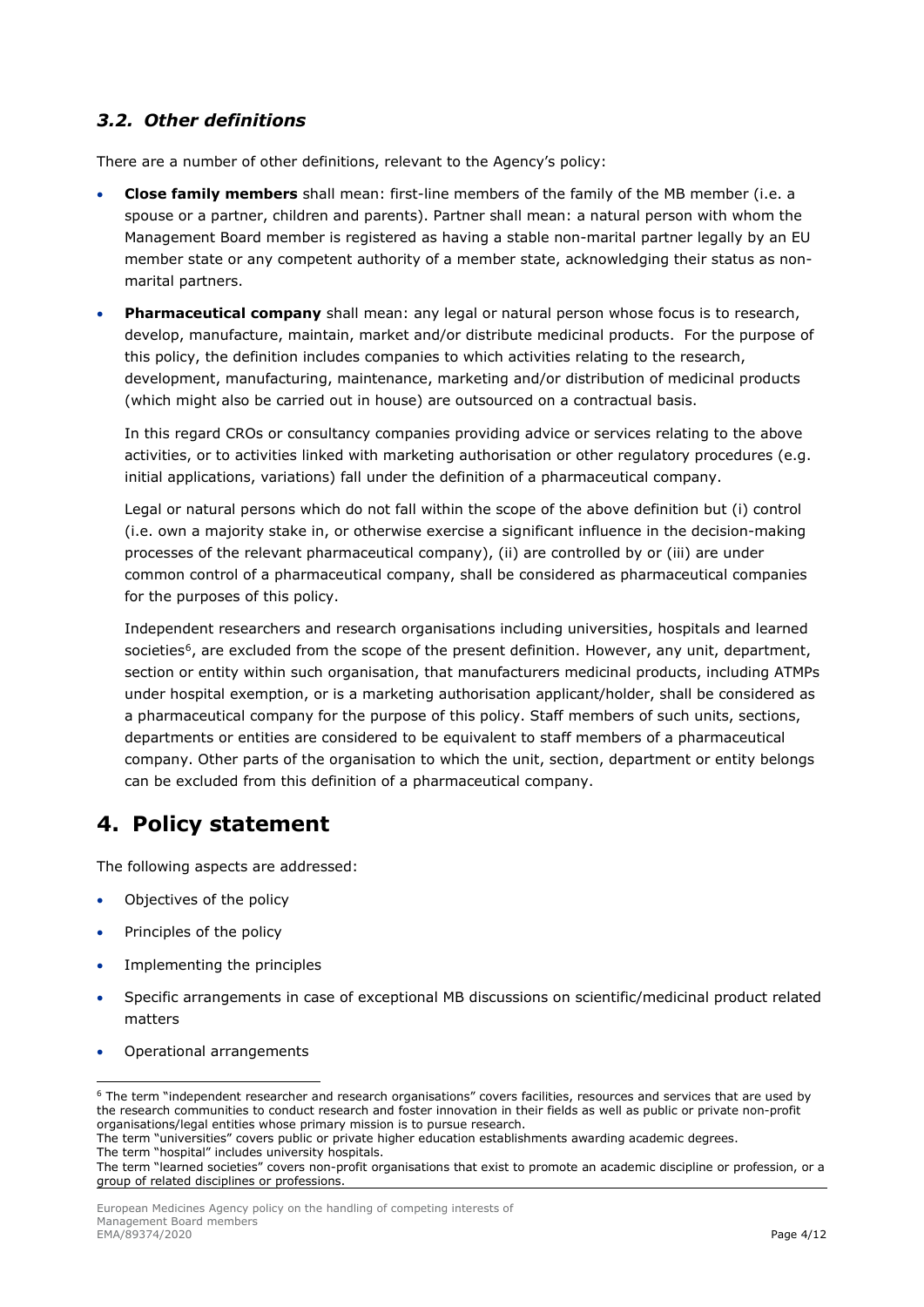## *4.1. Objectives of the policy*

The main objective of the policy is to ensure, as per the requirements laid down in EU legislation, that the MB members participating in MB activities have no interests in the pharmaceutical industry which could affect their impartiality. In order to achieve this, the best possible balance has to be found between managing competing interests of MB members versus the specific role and responsibilities of the MB. This will be undertaken by applying the methodology described in section 4.2.1.3 "Determining involvement in MB activities".

In addition, the policy also aims to increase transparency in relation to competing interests with industries other than the pharmaceutical industry. Although there is no specific legal requirement for MB members to declare interests with non-pharmaceutical industry, the MB already in its 2012 policy recognised the need to declare such interests, taking into account the MB's specific role and responsibilities. Therefore, personal interests, other than interests in pharmaceutical industry should be declared in view of further increasing transparency in this field.

## *4.2. Principles of the policy*

The policy focuses on three principles, i.e.:

- robustness,
- efficiency, and
- transparency of the process for the handling of competing interests of MB members.

## **4.2.1. Achieving a robust process**

The following principles apply:

#### *4.2.1.1. Declared interests – Interests in pharmaceutical industry*

#### **Direct versus indirect interests**

Reference is made to section 3 "Definitions" where clarification is provided on what constitutes a direct or an indirect interest in pharmaceutical industry.

The primary focus is on direct interests in pharmaceutical industry leading to the most pronounced restrictions in involvement in MB activities. Indirect interests in pharmaceutical industry will be addressed through mitigating actions.

Looking at the nature of the declared interests, three categories have been identified. For each category, where applicable, a cooling-off period has been set.

- Category 1: Direct interests in a pharmaceutical company (i.e. employment, consultancy, strategic advisory role). It is assumed that the declared interest is considered over following a three year cooling-off period. Involvement during such cooling-off period is restricted.
- Category 2: Consists of either direct (i.e. financial) or indirect (i.e. grant/other funding to an organisation/institution, close family members) interests whereby it is assumed that the declared interest is considered over when such interest is no longer present, resulting in full involvement in MB activities.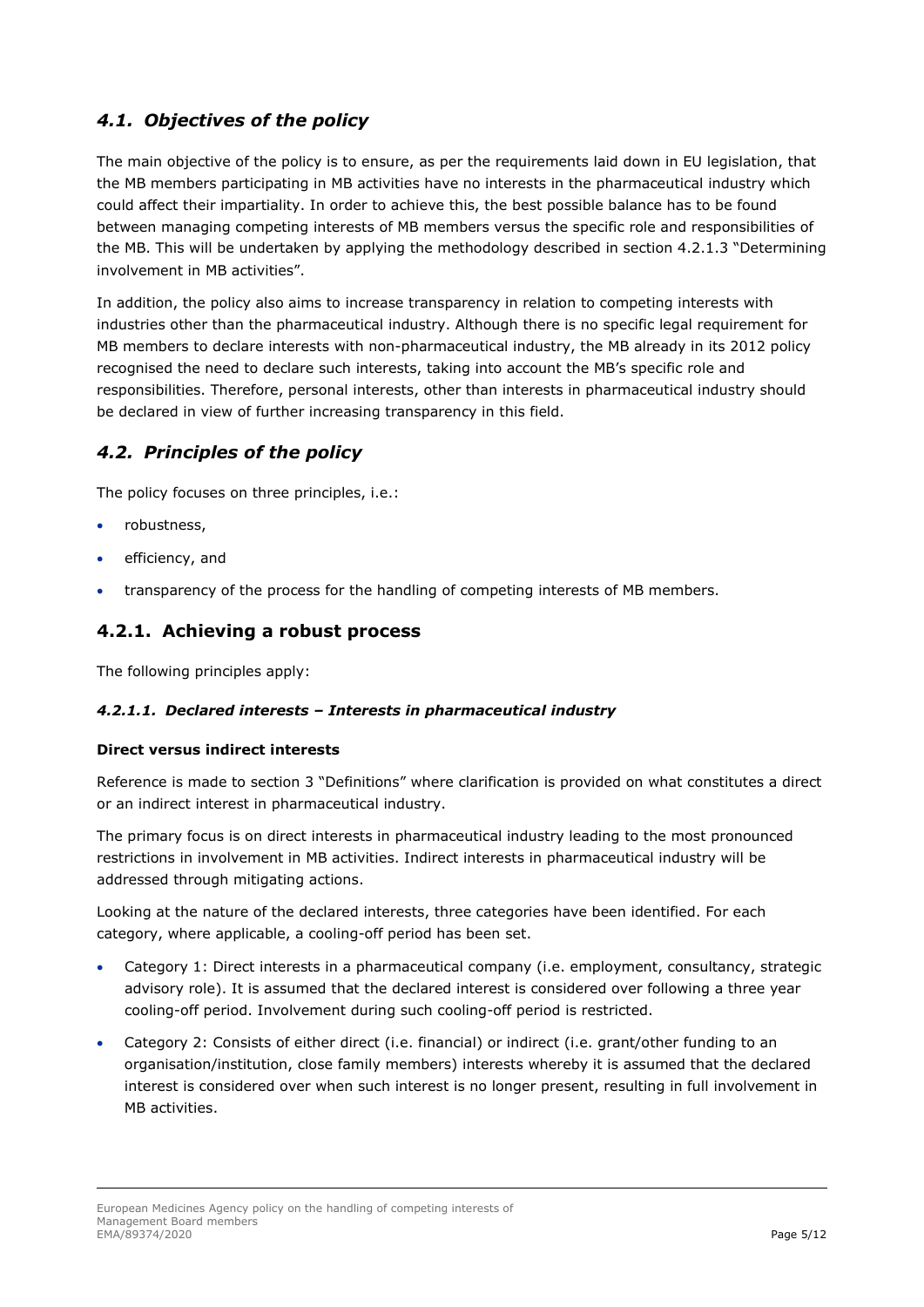Category 3: Consists of indirect interests (i.e. (principal) investigator), whereby taking into account the specific role and responsibilities of the MB, such indirect interests should only be declared to ensure transparency, without any restrictions in terms of involvement in MB activities.

#### **Other declarable interests**

- Involvement in academic trials and in publicly funded research/development initiatives, as well as membership of an ethics committee should be declared. This will not result in the Agency restricting involvement in MB activities, unless a specific interest is identified.
- Attendance at courses and conferences funded by pharmaceutical companies (including attendance at accredited courses or conferences with respect to CPD (Continuing Professional Development)/CME (Continuing Medical Education) acquisition) do not need to be declared. However, in case the MB member receives payment by pharmaceutical companies going beyond reimbursement of reasonable expenses (i.e. accommodation and travel costs) directly related to a conference/seminar attendance, this needs to be declared and this will be incompatible with involvement in MB activities.

#### *4.2.1.2. Declared interests – Personal interests, other than interests in a pharmaceutical company*

As stated in section 4.1. "Objectives of the policy", the main objective of declaring such personal interests is to increase transparency, and any mitigating measures to be introduced should, therefore, be proportionate.

MB members should declare the following personal interests:

- Interests in other entities possibly providing services to the Agency (i.e. in the areas of IT, infrastructure, catering<sup>6</sup>), as well as interests in other areas such as medical devices/diagnostics/reagents not linked with medicinal products<sup>[7](#page-5-0)</sup> which may be discussed at the MB. Such interests should not result in mitigating measures unless they are relevant to the issues being discussed by the MB. In addition, the mitigating measures should be proportionate to the nature of the interest declared.
- Positions (either a managerial role or other influential roles) in a governing body (irrespective if such position is paid or not) of a professional organisation<sup>[8](#page-5-1)</sup> with an interest in the field of pharmaceuticals other than a pharmaceutical company. Such interests should not in principle result in mitigating measures but should always be declared for transparency reasons. However, in exceptional cases such interests may result in restrictions, to be decided on a case-by-case basis.

#### *4.2.1.3. Determining involvement in MB activities*

In order to determine involvement in the MB activities on the basis of the declared interests, a riskbased approach will be applied, as follows:

#### *General principles:*

- Involvement in the MB activities/topics is determined taking into account 4 factors:
	- the nature of the declared interest,
	- the timeframe during which such interest occurred,

 $7$  It should be noted that this is a non-exhaustive list.

<span id="page-5-1"></span><span id="page-5-0"></span><sup>8</sup> It should be emphasised that organisations such as patients', consumers' or healthcare professionals' organisations are covered under section 3.1.2 "Indirect interests", in particular the sub section "Grant or other funding to an organisation/institution".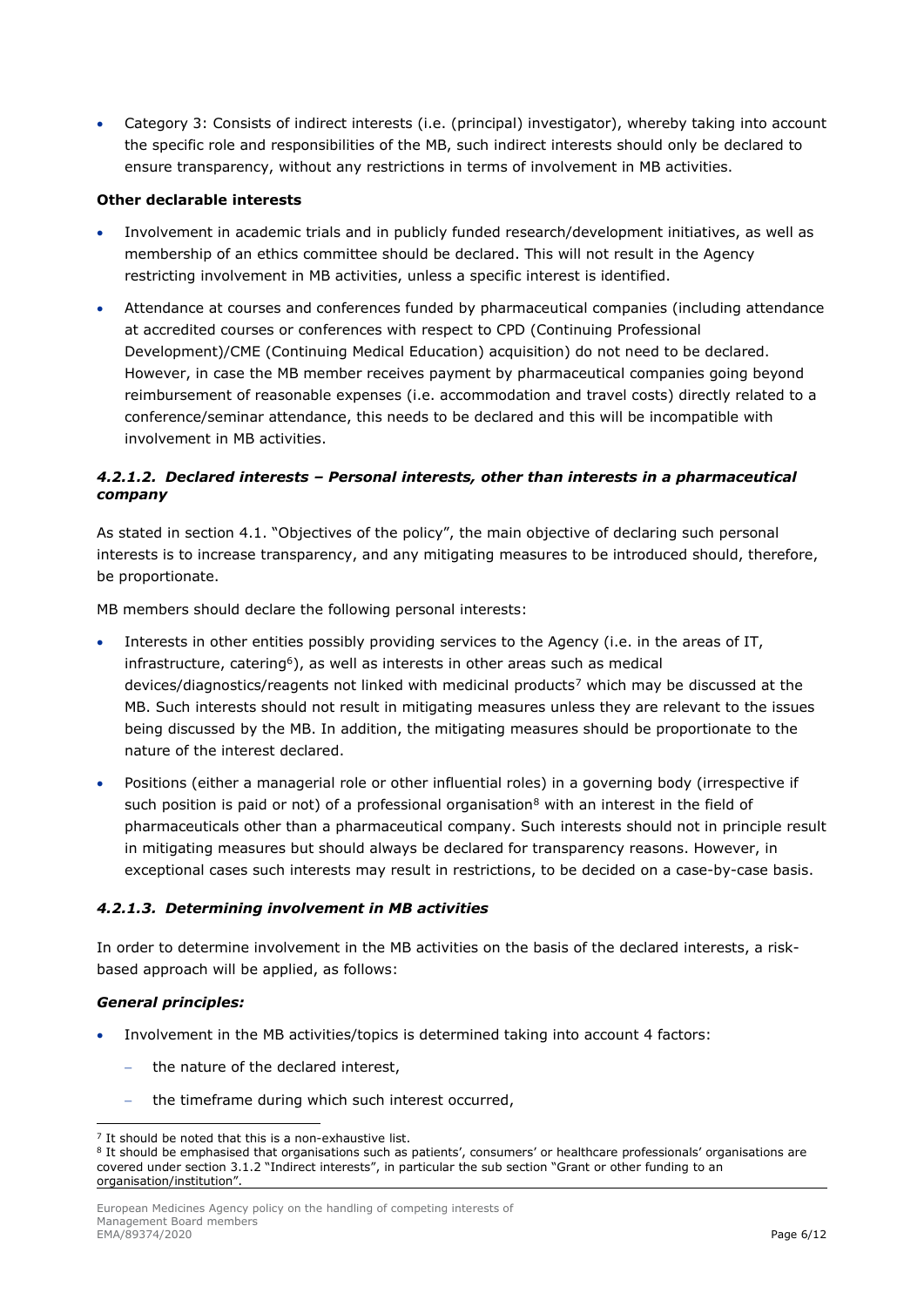- the type of MB activity/topic, and the likelihood of the impact of the MB decision on pharmaceutical industry, or other industry in relation to the specific MB topic (as regards the latter in case of declared personal interests other than interests in pharmaceutical industry),
- − the action requested from the MB (has a decision (i.e. adoption or endorsement) to be taken by the MB or not).
- In order to achieve the best possible balance between managing competing interests of MB members versus the specific role and responsibilities of the MB the following methodology is applied:
	- First the nature of the declared interest will be looked at, before determining the length of time any restrictions will apply.
	- Secondly, the type of MB activity/MB topic and the likelihood of the impact of the outcome of the MB discussion on (pharmaceutical) industry will be evaluated, but always in the context of the action required from the MB (i.e. has a decision to be taken by the MB or not).
- The restrictions in case of membership of MB subcommittees are the same compared to those for the MB itself.
- The timeframe to be considered depending on the declared direct or indirect interest is either current, or within the past 3 years.

#### *Implementing the general principles:*

As stated above, in order to determine the level of participation in MB activities/topics, the following is considered:

- Current<sup>[9](#page-6-0)</sup> direct interests in pharmaceutical industry (i.e. current employment with a pharmaceutical company, current financial interests in a pharmaceutical company, current consultancy to a pharmaceutical company, current strategic advisory role for a pharmaceutical company) are incompatible with MB membership.
- Once the nature of the declared interest has been identified, the duration of any restrictions will be set, i.e. as long as the interest exists or for 3 years after the cessation of the interest. However, individuals can always declare on their own initiative any interests beyond these periods limited in time (i.e. current, or within the past 3 years). They can always also restrict on their own initiative their involvement in the MB activities as a result of such declaration.
- The likelihood of the impact of the MB decision on pharmaceutical industry for each MB activity/topic is evaluated. It should be noted that the likelihood of an impact on pharmaceutical industry is assessed without any further qualification or quantification of such possible impact. Only those MB activities/topics for which an impact on pharmaceutical industry is identified are subject to possible restrictions in participation at the MB in case of a declared interest.
- The action required from the MB members. In case the MB topic is for decision (i.e. adoption or endorsement) restrictions in participation at the MB meeting (or via written procedure) will apply to MB members. In case the MB topic is for information/discussion at the MB meeting (irrespective if a decision has to be taken at a subsequent MB meeting) MB members are allowed to participate in the discussion. Allowing MB members with declared interests to contribute to the MB discussion, whilst excluding them from deciding on matters and whilst maintaining a high level of transparency to allow for public scrutiny (see section 4.2.3 "Achieving a transparent process" for further information), is considered important to achieve robust decision-making.

<span id="page-6-0"></span><sup>9</sup> Current shall mean: at the moment of nomination and at any time point during the term of the mandate of a MB member.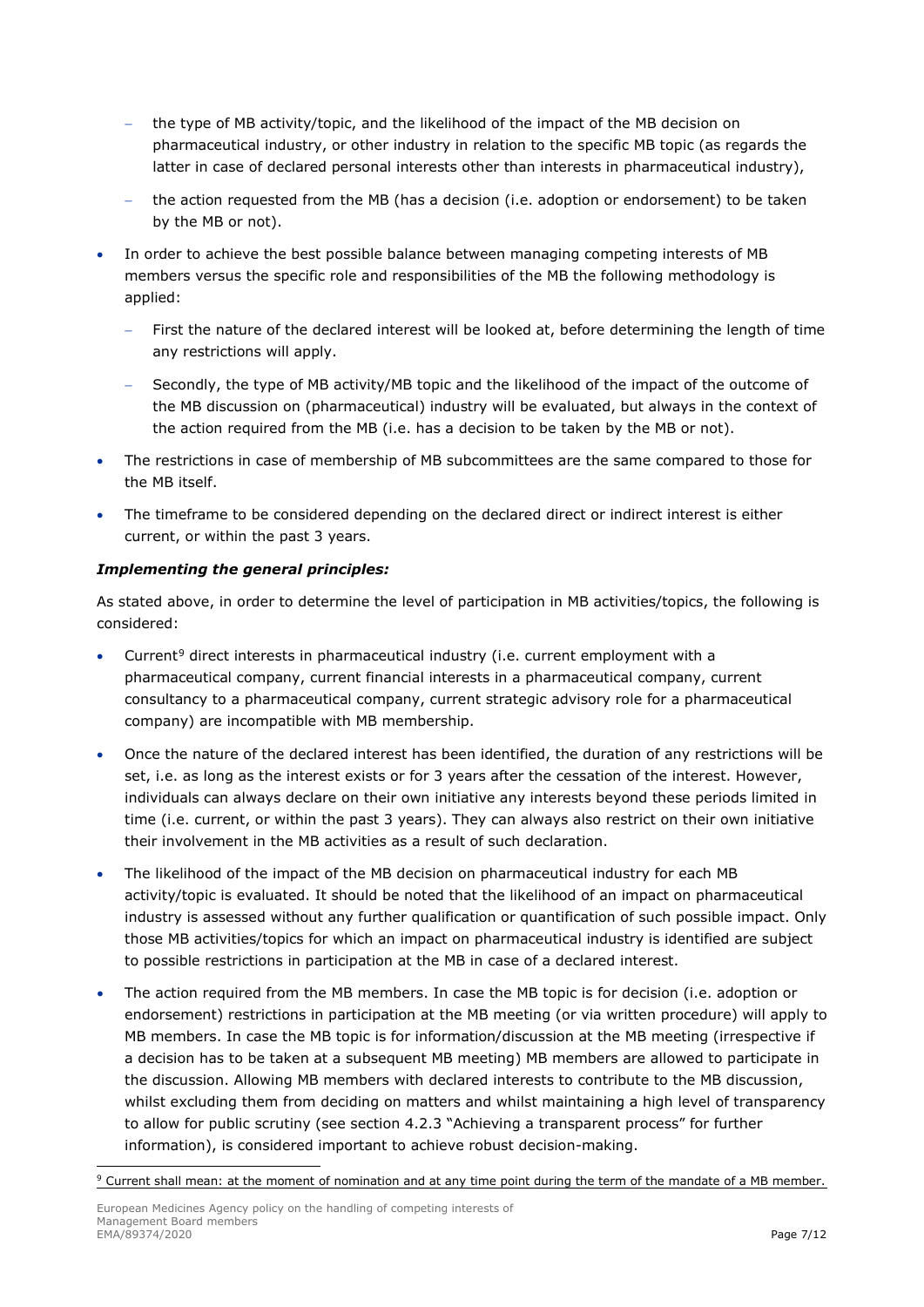• For those MB activities/topics for which an impact on pharmaceutical industry has been identified, and for which the MB is invited to take a decision (i.e. adoption or endorsement) allowed involvement is summarised in Annex 1. For those MB activities/topics for which no impact on pharmaceutical industry has been identified, full involvement is allowed. Likewise, Annex 1 elaborates on the allowed involvement in case of declared personal interests, other than interests in a pharmaceutical company.

#### *Other principles:*

Furthermore, if a MB member or alternate intends to be engaged (either solicited or not) in occupational activities with a pharmaceutical company (such as employment) during the term of the mandate (irrespective if an employment contract with a company has been signed or not), the member or alternate shall immediately inform the Agency. The Agency will fully restrict the MB member or alternate from further involvement in the activities of the MB from the date of notification. The Nominating Authority will be informed by the Agency that the member or alternate can no longer be involved in MB activities.

## **4.2.2. Achieving an efficient process**

The following should enable the establishment of an efficient process:

- A proactive approach is applied as regards the possible identification of the need for restrictions in involvement in the MB activities by offering the possibility of a pre-screening by the Agency of the declared interests of proposed MB members prior to any formal nomination by the Nominating Authority<sup>[10](#page-7-0)</sup>. In such situation, the Agency will provide feedback to the Nominating Authority on the outcome of the pre-screening for subsequent consideration by the Nominating Authority when launching the formal nomination process.
- In order to facilitate the evaluation of declared interests and to optimise the handling of competing interests, MB activities/topics will be screened by the Agency to assess the likelihood of the impact of the MB decision on pharmaceutical industry. In determining the restrictions to be applied, the Agency will take better into account the specific role and responsibilities of the MB which are distinct from the role and responsibilities of the Agency's scientific committees.

## **4.2.3. Achieving a transparent process**

Transparency is achieved through:

- Publication on the Agency's website of the minutes of the MB meetings, including where relevant – restricted involvement of the MB Chair/MB Vice-Chair and MB members.
- Publication of the Declarations of Interests (DoIs) and CVs of MB members on the Agency's website, whilst ensuring that personal data legislation is adhered to.

The Agency processes personal data in accordance with Regulation (EU) No 2018/1725 on the protection of natural persons with regard to the processing of personal data by the Union institutions and bodies and offices and agencies and on the free movement of such data. Further information is provided on the Agency's website under "Privacy statement".

<span id="page-7-0"></span><sup>&</sup>lt;sup>10</sup> Nominating Authority refers to the Member States, the European Commission, or the European Parliament.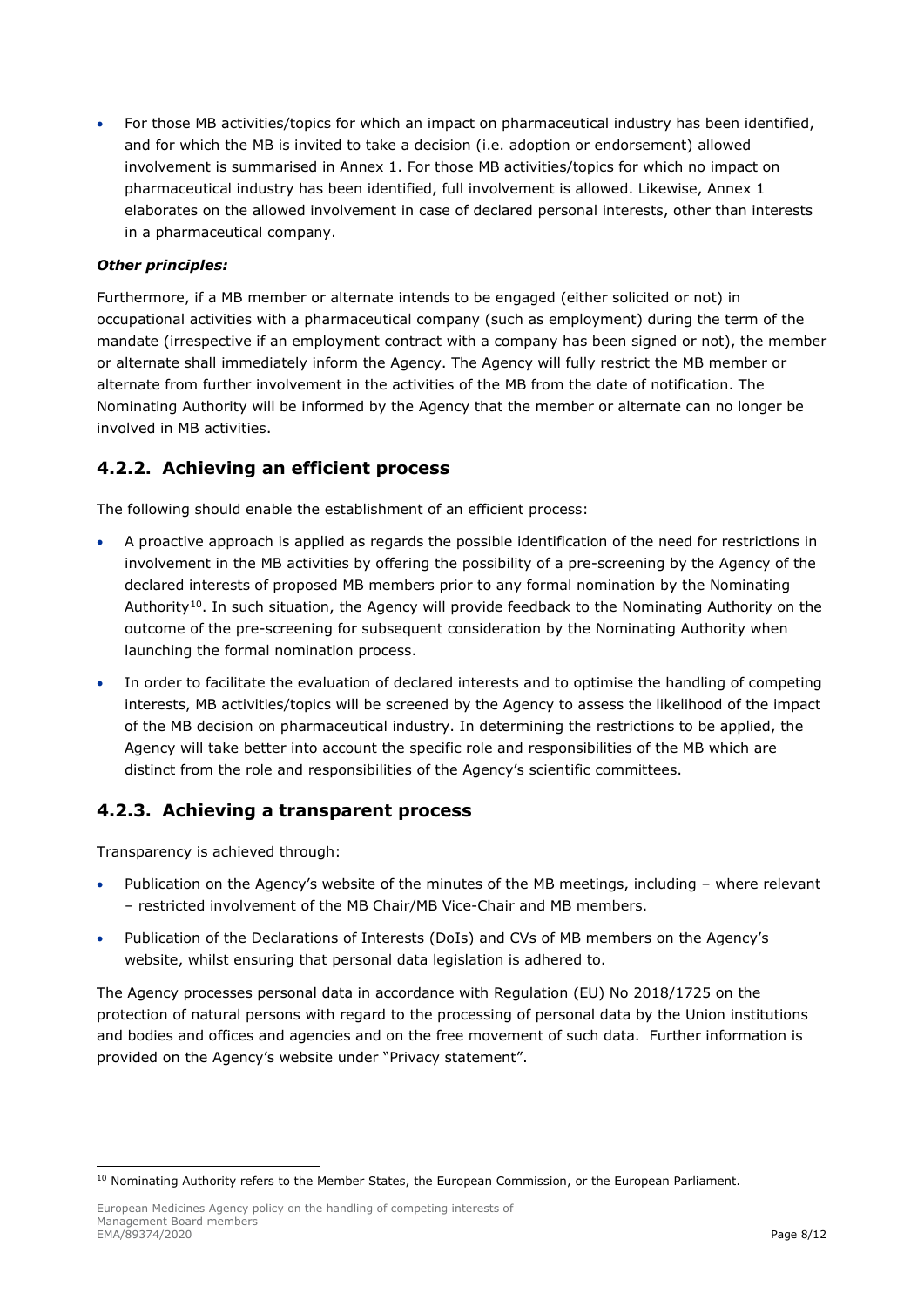## *4.3. Specific arrangements in case of exceptional MB discussions on scientific/medicinal product related matters*

In case of exceptional discussions at the MB on scientific/medicinal product related matters similar rules compared to those applicable to the handling of DoIs of the Agency's scientific committees are put in place. However, taking into account the specific role and responsibilities of the MB which is distinct from the role of the Agency's scientific committees, the arrangements put in place should be proportionate to the nature of the MB's role. Therefore, MB members will not have to declare upfront specific medicinal product information in their DoIs. Instead, the protocol outlined below is followed in those exceptional cases where scientific/medicinal product related discussions at the MB take place.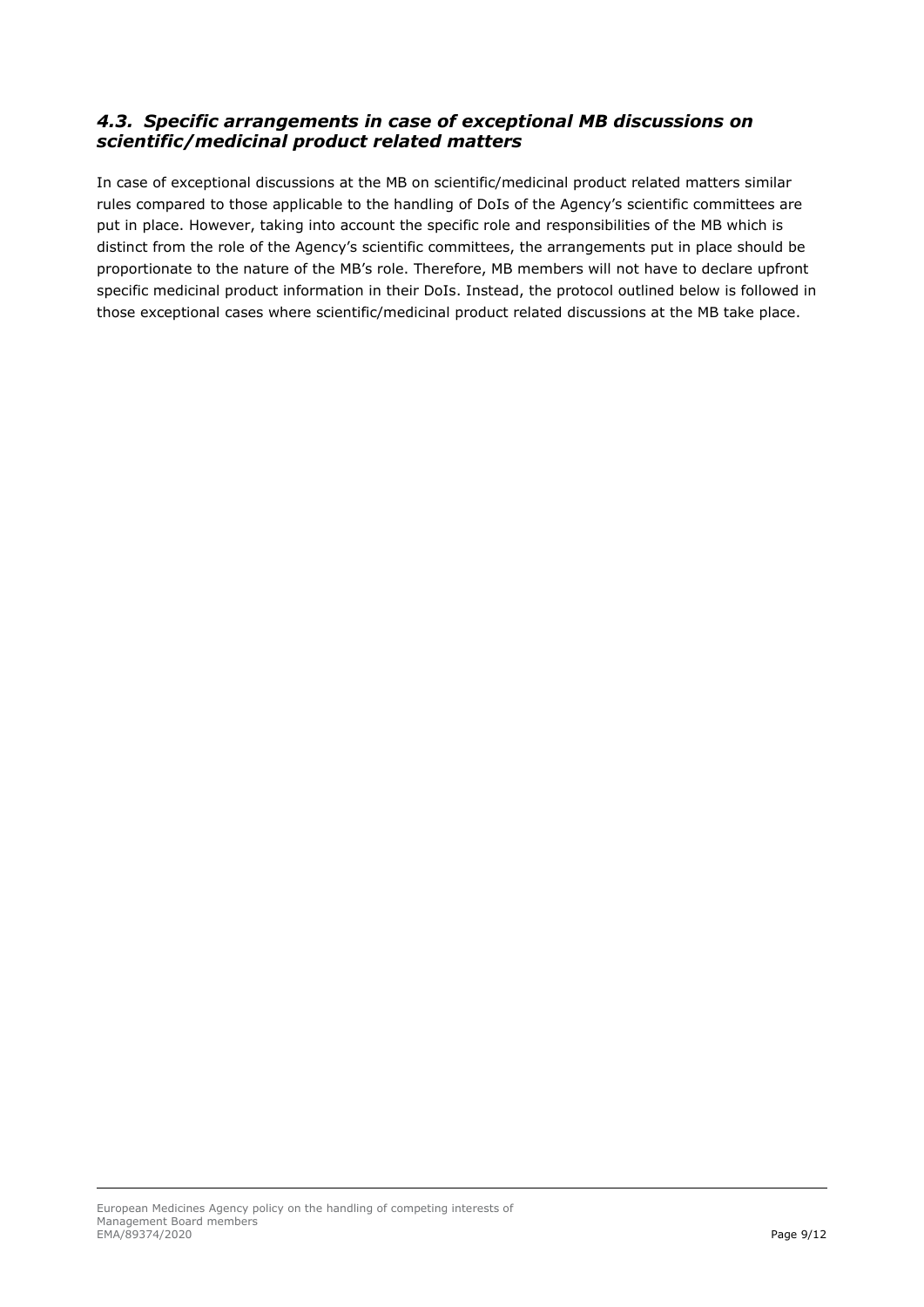Proceedings for declaring interests:

- Prior to the discussion, the MB Chair/Vice-Chair and the MB members will be invited first to declare if there are any updates to the already declared interests (as per the latest publicly available DoI).
- Subsequently, the MB Chair/Vice-Chair and the MB members will be invited to declare any current or past (within the past three years) direct or indirect interests in relation to the medicinal product(s) which is/are subject to discussion at the MB.

The resulting mitigating measures will be as described below:

• In case of declared interests, as outlined above, the MB Chair cannot act as Chair and will be replaced by the MB Vice-Chair, whilst the MB members with declared interests will be allowed to participate in the discussion only. The applicable restrictions will be minuted. Such minutes including the restrictions are made public.

### *4.4. Operational arrangements*

MB members should update their DoI annually or as soon as their interests change, informing the MB Chair and the Executive Director of any changes to their declared interest without undue delay. In case where, following the expiry of a DoI, a MB member is late to provide an updated declaration, meeting documents and correspondence will not be sent to the member or his/her support staff until the updated DoI is received.

The MB Chair (in case of absence/unavailability the MB Vice-Chair) will be informed prior to the MB meeting on the outcome of the assessment on the declared interests performed by the Agency as regards the allowed involvement of MB members in the MB meeting.

The MB will be informed at the start of each meeting of the competing interests declared by MB members and the resulting restrictions. This information will be recorded in the MB meeting minutes. At the start of each meeting the MB Chair will also ask MB members to declare any additional competing interests not yet declared in the DoI in relation to the items on the agenda. Such additional competing interests will be minuted and the MB member will be asked to submit an updated DoI without delay for subsequent publication on the Agency's website. In addition, MB members will be asked by the MB Chair to declare interests which can be considered prejudicial to their independence with respect to the items on the agenda at the beginning of each MB meeting and any declared interests will be recorded in the MB meeting minutes.

In order to check the correctness of the information contained in the DoIs of MB members the Agency has introduced a quality assurance system, hereby applying *ex ante* and *ex post* control checks. In addition, in case of incomplete and/or incorrect DoIs a breach of trust procedure may be initiated by the Agency.<sup>[11](#page-9-0)</sup>

## **5. Related documents**

- Regulation (EC) No 726/2004 of the European Parliament and of the Council of 31 March 2004 laying down Community procedures for the authorisation and supervision of medicinal products for human and veterinary use and establishing a European Medicines Agency.
- EMA Code of Conduct (EMA/385894/2012 Rev.1).

<span id="page-9-0"></span><sup>&</sup>lt;sup>11</sup> European Medicines Agency breach of trust procedure on declarations of interests for Management Board members (EMA/MB/309079/2012, Rev. 1).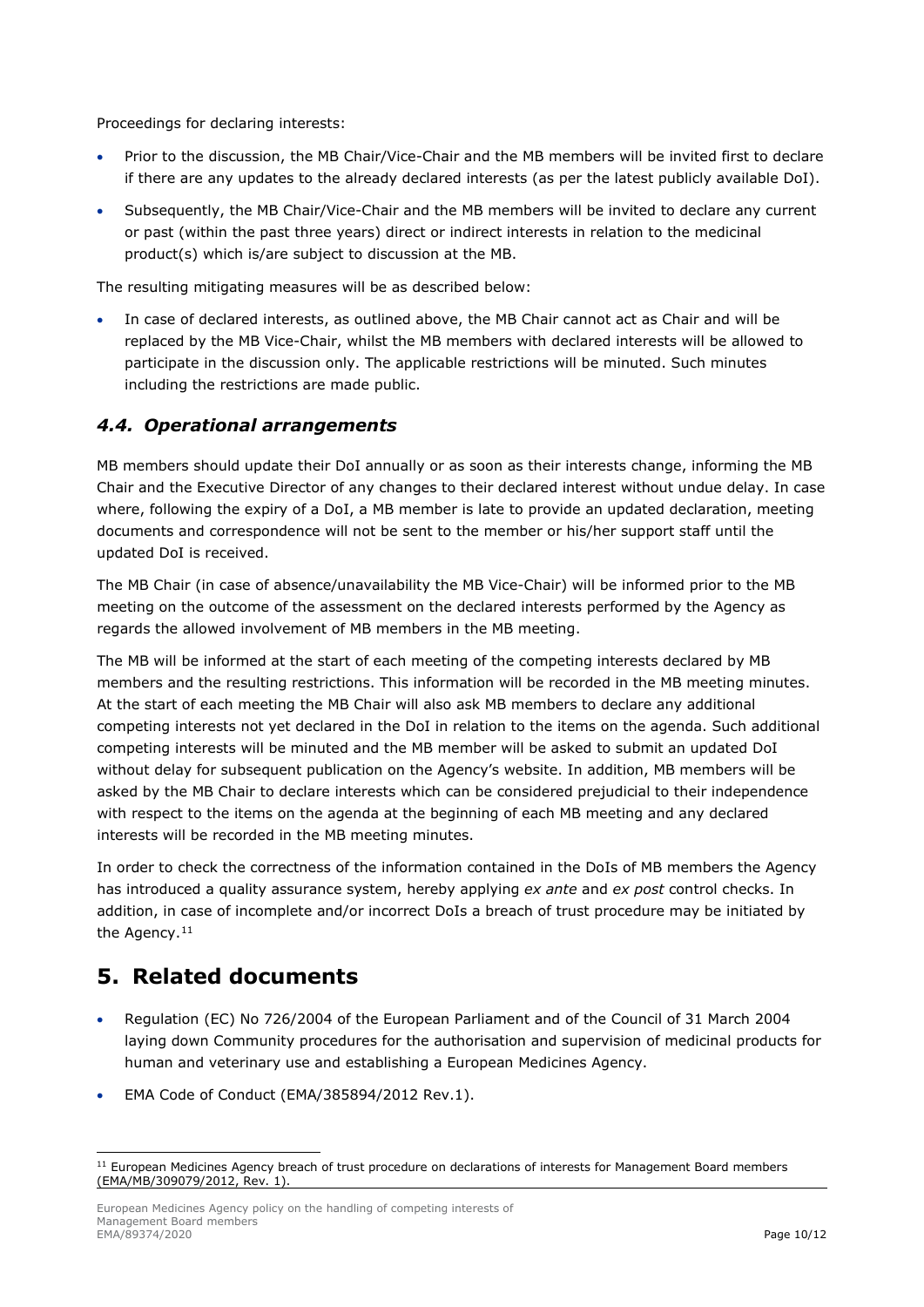• European Medicines Agency policy on the handling of competing interests of scientific committees' members and experts – Policy 0044 (EMA/626261/2014, Rev. 2).

# **6. Changes since last revision**

Changes introduced result from the outcome of the Agency's annual review of its independence policies and their state of implementation. Stock warrants have been added to the definition of financial interests. A definition of partner has been added. The policy has been updated to reflect Regulation (EU) 2018/1725 on the processing of personal data.

Amsterdam, 11 June 2020

*Signature on file*

Christa Wirthumer-Hoche Chair of the Management Board